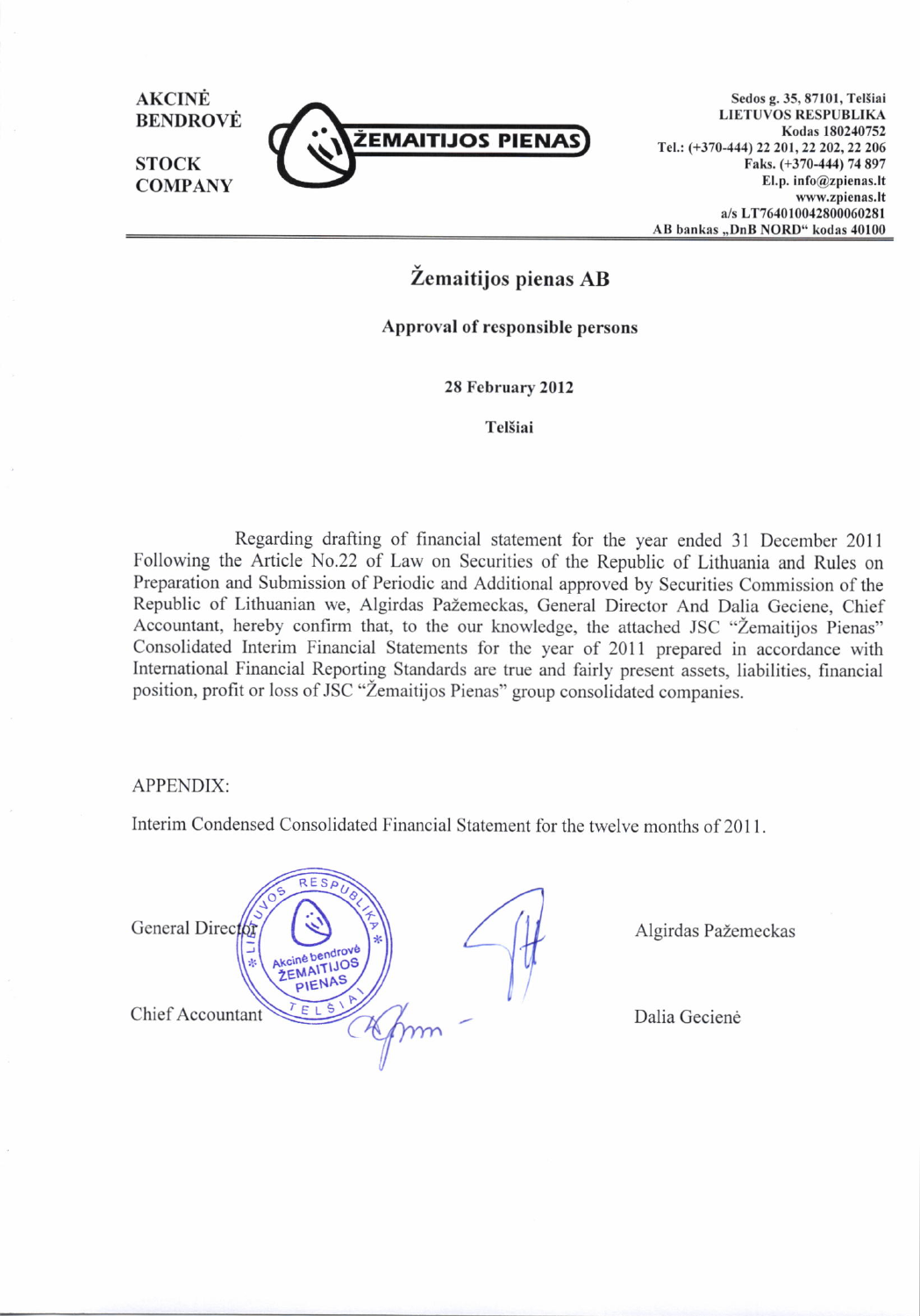AB "ŽEMAITIJOS PIENAS", company code 180240752, Sedos Str. 35, Telšiai UNAUDITED INTERIM CONDENSED CONSOLIDATED FINANCIAL STATEMENTS FOR THE PERIOD ENDED 31 DECEMBER 2011

(all amounts are in LTL thousand unless otherwise stated)

# AB "ŽEMAITIJOS PIENAS"

### UNAUDITED INTERIM CONDENSED CONSOLIDATED FINANCIAL STATEMENTS FOR THE PERIOD ENDED 31 DECEMBER 2011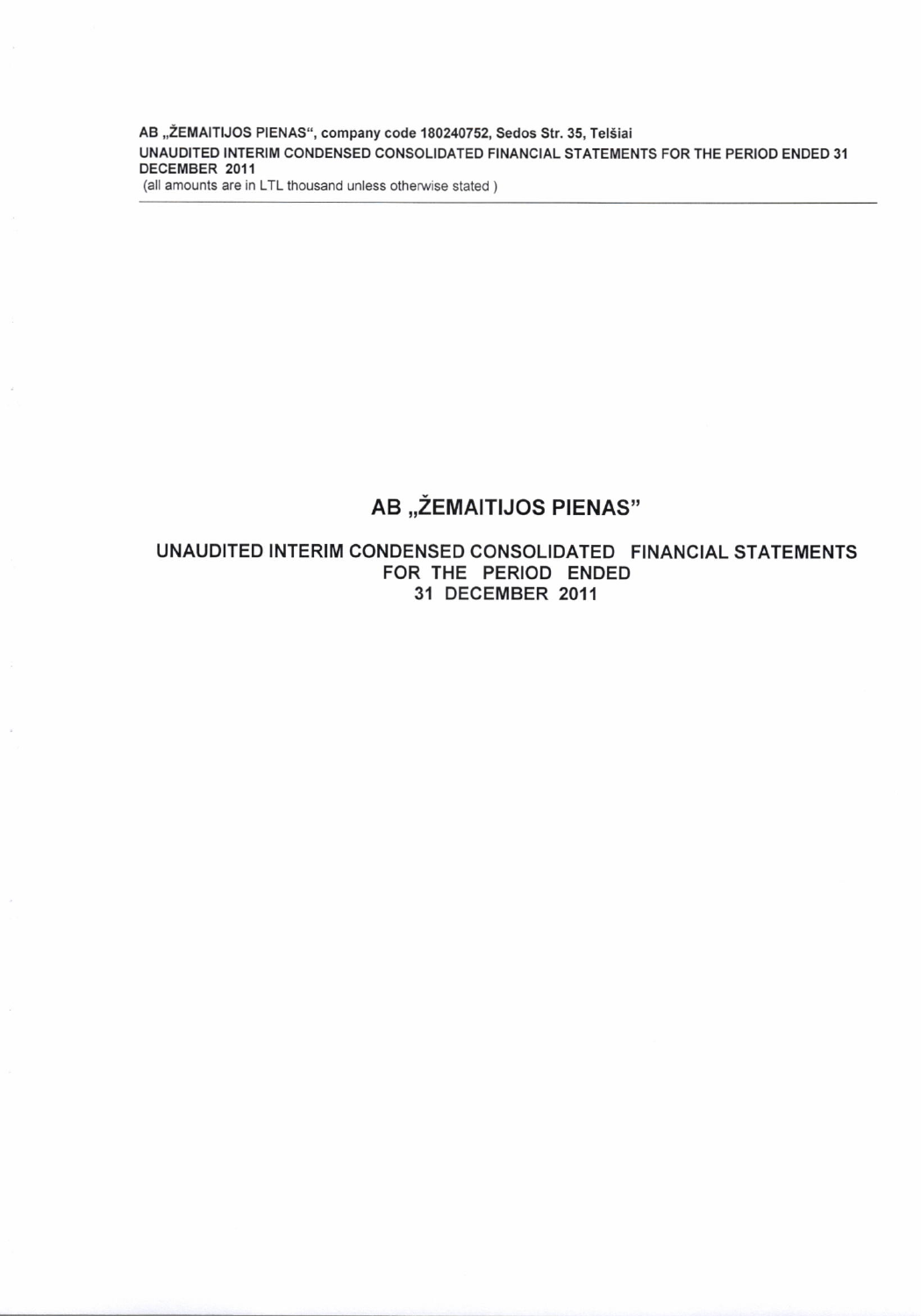AB "ŽEMAITIJOS PIENAS", company code 180240752, Sedos Str. 35, Telšiai UNAUDITED INTERIM CONDENSED CONSOLIDATED FINANCIAL STATEMENTS FOR THE PERIOD ENDED 31 DECEMBER 2OI1

(all amounts are in LTL thousand unless otherwise stated )

#### Balance sheets

|                                                                                       | Group                     |                           |                                 |        |        |
|---------------------------------------------------------------------------------------|---------------------------|---------------------------|---------------------------------|--------|--------|
|                                                                                       | As of 31<br>December 2011 | As of 31<br>December 2010 |                                 |        |        |
| <b>ASSETS</b>                                                                         |                           |                           |                                 |        |        |
| Non-current assets                                                                    |                           |                           |                                 |        |        |
| Intangible assets                                                                     | 413                       | 23                        |                                 |        |        |
| Property, plant and equipment                                                         | 71,613                    | 65,357                    |                                 |        |        |
| Investment property                                                                   |                           |                           |                                 |        |        |
| Available - for - sale investments                                                    | 14<br>5,059<br>2,287      | 4<br>3,760<br>1,605       |                                 |        |        |
| Investments into subsidiaries<br>Non-current receivables<br>Deferred income tax asset |                           |                           |                                 |        |        |
|                                                                                       |                           |                           | <b>Total non-current assets</b> | 79,386 | 70,749 |
|                                                                                       |                           |                           | <b>Current assets</b>           |        |        |
| Inventories                                                                           | 90,486                    | 62,081                    |                                 |        |        |
| Prepayments                                                                           | 588                       | 641                       |                                 |        |        |
| Trade receivables                                                                     | 29,073                    | 36,265                    |                                 |        |        |
| Receivables from subsidiaries                                                         |                           |                           |                                 |        |        |
| Receivables from other related parties                                                | 7,357                     |                           |                                 |        |        |
| Other receivables                                                                     | 5,942                     | 6,542                     |                                 |        |        |
| Deposits                                                                              |                           | 5,000                     |                                 |        |        |
| Cash and cash equivalents                                                             | 9,556                     | 8,766                     |                                 |        |        |
| <b>Total current assets</b>                                                           | 143,002                   | 119,294                   |                                 |        |        |
| <b>Total assets</b>                                                                   | 222,388                   | 190,043                   |                                 |        |        |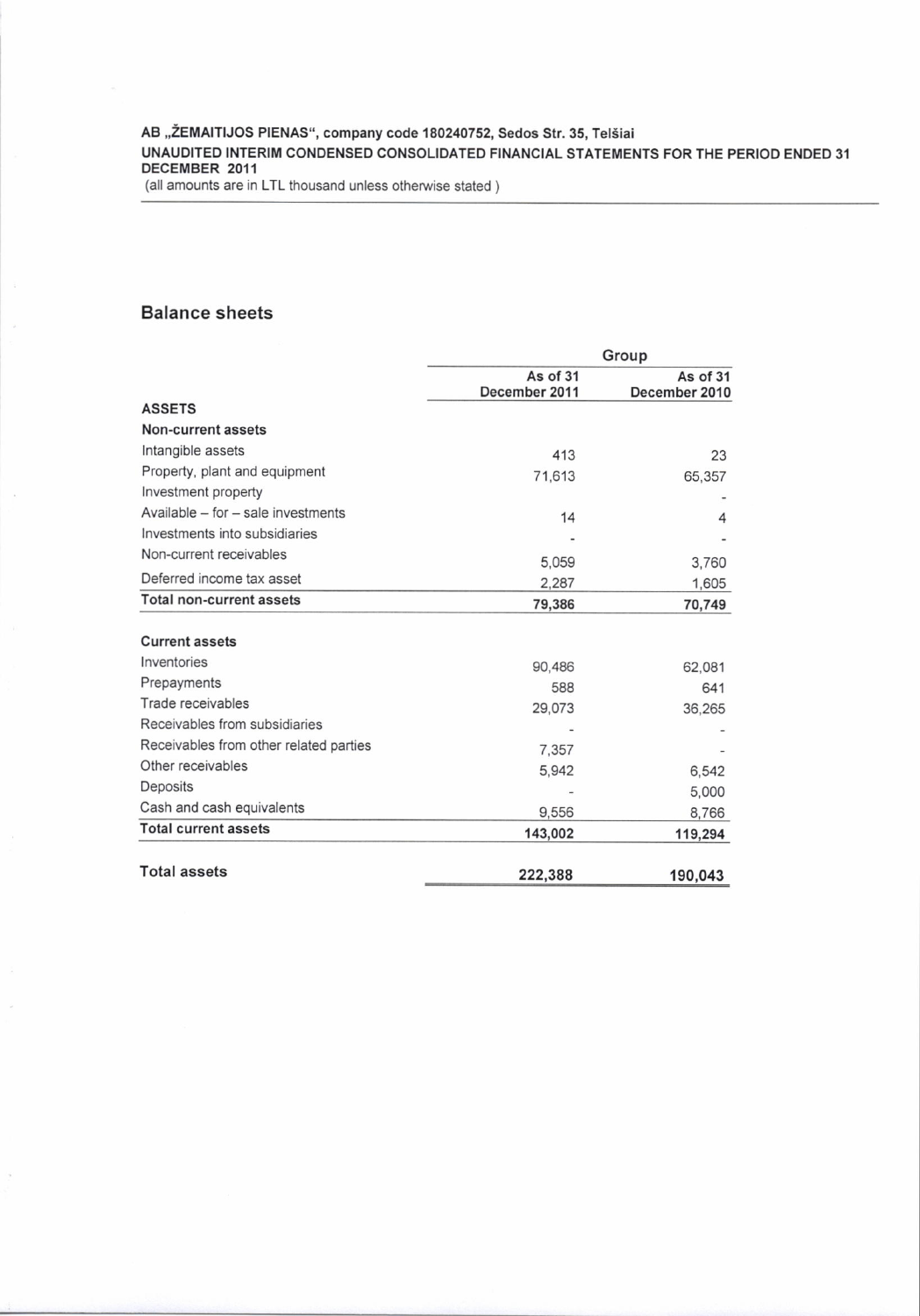#### AB "ŽEMAITIJOS PIENAS", company code 180240752, Sedos Str. 35, Telšiai UNAUDITED INTERIM CONDENSED CONSOLIDATED FINANCIAL STATEMENTS FOR THE PERIOD ENDED 31 DECEMBER 2011

(all amounts are in LTL thousand unless otherwise stated)

## **Balance sheets (cont'd)**

|                                                            | Group          |               |  |
|------------------------------------------------------------|----------------|---------------|--|
|                                                            | As of 31       | As of 31      |  |
|                                                            | December 2011  | December 2010 |  |
| <b>LIABILITIES AND SHAREHOLDERS' EQUITY</b>                |                |               |  |
| Equity attributable to equity holders of the parent        |                |               |  |
| Share capital                                              | 48,375         | 48,375        |  |
| Legal reserve                                              | 4.838          | 4,838         |  |
| Other reserves                                             | 17,997         | 10,000        |  |
| Retained earnings                                          | 56,182         | 56,842        |  |
|                                                            | 127,392        | 120,055       |  |
| <b>Minority interest</b>                                   | 1,955          | 1,840         |  |
| Total shareholders' equity                                 | 129,347        | 121,895       |  |
|                                                            |                |               |  |
| <b>Non-current liabilities</b>                             |                |               |  |
| Grants received                                            | 2,247          | 2,678         |  |
| Long-term loans from related parties                       | 2,885          | 8,838         |  |
| Financial lease obligations                                | 3,264          | 6,575         |  |
| Liabilities arising from deferred profit tax               | 977            | 784           |  |
| Other current liabilities                                  | 1,658          | 1,879         |  |
| <b>Total non-current liabilities</b>                       | 11,031         | 20,754        |  |
| <b>Current liabilities</b>                                 |                |               |  |
| Current portion of non-current loans                       | 32,502         | 1,670         |  |
| Current portion of non-current financial lease obligations | 4,027          | 4,673         |  |
| Trade payables                                             | 28,671         | 25,652        |  |
| Payables to subsidiaries                                   |                |               |  |
| Payables to other related parties                          | 1,088          |               |  |
| Income tax payable                                         | $\overline{2}$ | 2,822         |  |
| Other current liabilities                                  | 15,720         | 12,578        |  |
| <b>Total current liabilities</b>                           | 82,010         | 47,394        |  |
| Total liabilities and shareholders' equity                 | 222,388        | 190,043       |  |
|                                                            |                |               |  |